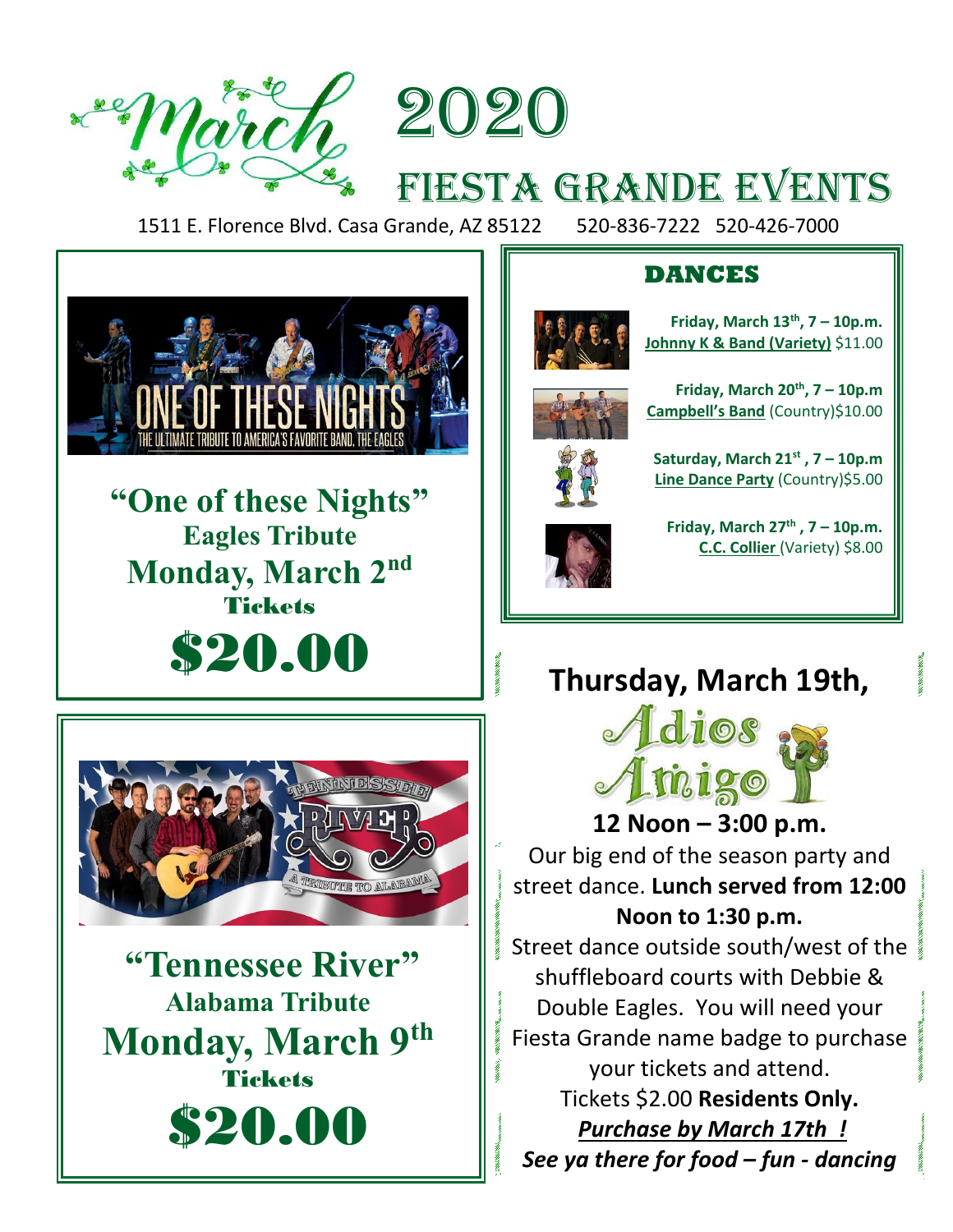### **MAIN OFFICE 520-426-7000**

M-F 9 a.m. – 4:00 p.m. Sat. 10 a.m. –2 p.m.

**Sun. Closed ALL BUILDINGS OPEN**

7 a.m. – 10 p.m. (Doors have panic bars: you can stay later, PLEASE TURN OFF LIGHTS AND FANS when you leave) **BATH HOUSE /SHOWERS** OPEN 24 HOURS **BOTH LAUNDRIES** OPEN 24 HOURS **MAINTENANCE EMERGENCY AFTER OFFICE HOURS: 480-861-8344** Voice or Text

> **ACTIVITY OFFICE**  M-F 9 a.m. – 4 p.m.

TICKET DESK 9 a.m. – 1 p.m. **TRIPS & TOURS 520-426-7030**

M-F 9 a.m. – 1 p.m.

### **COFFEE**

**Daily** 7 a.m. – 10 a.m. in the Ballroom only 25₵ on the honor system **WEDNESDAY: DONUTS & ANNOUNCEMENTS** The Donuts (**one per person**) will be served at 9 a.m. Announcements will be made at 9:30 a.m. March 4<sup>th</sup>, PM Insurance sponsoring March 11<sup>th</sup>, Impressions Dental sponsoring March 18<sup>th</sup>, Norris RV sponsoring March 25<sup>th</sup>, Quality Bumper sponsoring If you want to sponsor, please contact Brenda.

### **2019 – 2020 SEASON HOST COUPLES**

Donna & Mark Cabral in space #82 Nancy & Al Gonzalez in space #83 Kathy & Dave Boland in space #84 Couples rotate each week and are on duty after business hours Monday-Friday, Weekends and Holidays. The Host on duty is posted on the front office door.

### **EVENTS**

### **IOWA POTLUCK Sunday, March 1, Noon**

**Saguaro Room** Bring your favorite **Iowa** dish to share, your beverage, and table service.

**Sign up in Ballroom**

#### **DR. STOFFEY SEMINAR ON VEINS**

**Monday, March 2, 1:00 p.m. Ballroom**

Dr. Stoffey from Optima Vein Care. Will discuss treatment of Varicose Veins and Spider Veins and other related symptoms and procedures. Medicare and Private



Health care cover many vein related symptoms.

#### **CARE POTATO BAR Tuesday, March 3, 5:00 p.m.**



**Doors open 4:30 p.m. I CAN BE BOUGHT** to allow your table to go 1st, 2nd,  $3<sup>rd</sup>$ , etc. **Tickets are \$10.00** and can be purchased at Activities 9-1. Put your name on the back of your ticket for a prize drawing. Bring

your own silverware and beverage, everything else will be provided. Limited to 150. Also bring \$5.00 to buy a poker hand. REMEMBER, this is for a good cause

### **C.A.R.E (Cancer Assistance Really Exists)**

**Raffle Tickets**

on sales Wednesdays for donated items from our talented residents and the Brunes. **Drawing will be held Wednesday, March 25, at the meeting.**



**Luminaries**



\$5.00 or by donation on Wednesdays, and at the March 14th vender sale or through Shirley in the activity's office.



#### **THIRSTY THURSDAY LIVE MUSIC Thursday, March 5th**

**3:30 p.m. – 5:30 p.m. at the Ramada**

**Warren Young** will be providing live music to listen to. So, bring your chair and

favorite beverage and check out the updated ramada. Provided by Amazing Dental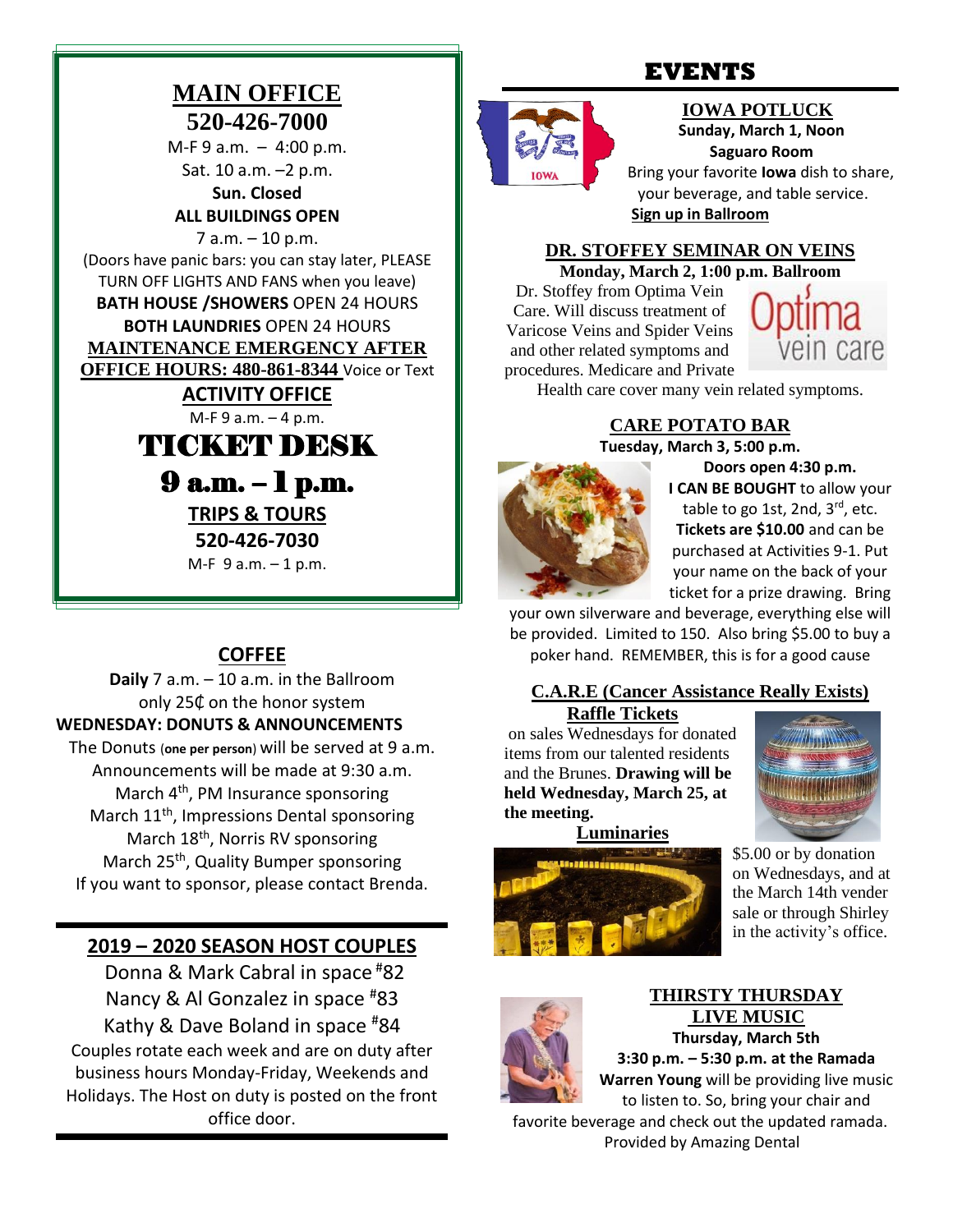#### **FIESTA GRANDE DRAMA CLUBS – PLAYS**

**Friday March 6th & Saturday March 7th 6:30 p.m. in Ballroom Tickets \$5.00** 



**"Dogsbreath Devereaux" &** 



**"Complaint Department and Lemonade"**

#### **NEW RESIDENT COFFEE**

**Tuesday, March 10th 9:00 a.m. Ballroom**

Come learn about everything available at Fiesta Grande. All the ins and outs and get your questions answered. Plus meet some new neighbors. **Sign up in Ballroom**



#### **PAINT & SIP**

**[Tu](http://www.google.com/url?sa=i&rct=j&q=&esrc=s&source=images&cd=&cad=rja&uact=8&ved=2ahUKEwjw7fOio9LeAhWJ5IMKHZXgCjIQjRx6BAgBEAU&url=http://innthewoodsatmichaywe.com/events/&psig=AOvVaw2TUjaYAfqYAh4gXu6Wgt_c&ust=1542229583311260)es., March 10th or Sun. March 15th Oncore Class of the Pumpkin Sunday, March 22nd 1:00 p.m. in Craft Room** Paint, canvas and brushes are provided. Just bring your favorite beverage to enjoy.

**Cost \$15 Pre-Pay & reserve a spot at Activities**

#### **EUROPE RIVER CRUISE Q & A Thursday March 12th , 3:00p.m. Ballroom**



Judy Grimes who has been on more than 15 European River Cruises will talk about her adventures. She will share fact and answer questions about these beautiful vacation trips.

### **AARP DRIVER SAFTY COURSE**

**Friday, March 13th, 8:30 a.m. Card Room**

Designed for drivers age 50 and older. Many drivers benefit from a discount on their auto insurance premium. Limited to 20 **Class fee** 



**AARP Members is \$15:00; Non-member \$20.00 pay at class Sign – up in the Ballroom**

#### **CRAFT VENDOR SALE**

**Saturday, March 14th 9:00 a.m. – Noon GOURMET HOT**  ratt **DOGS, CHIPS AND**  endor **SODA \$5.00**. **with**  Show **Chili \$ 6.00** by **C.A.R.E!**

(Cancer Assistance Really Exists) proceeds go to Alliance Cancer Support Center of Arizona in Casa Grande. If you would like to be a vendor, see Brenda in Activities

#### **CARE CANCER WALK**

**Sunday, March 15th, 6:00 p.m. – 10:00 p.m.**



Sunday, March 15 - C.A.R.E. walk from 6:00 pm to 10:00 pm. Walk or dance to the music to Broadway Joe. Luminaries will be displayed during the walk.

**Thank you** to all the returning and new volunteers that have made this year possible. Even more of a thank

you to all that have supported our efforts. **YOU ARE GREAT!**

#### **SENIOR LAW SEMINAR**

**Monday, March 16th 1:00 p.m. Craft Room** This seminar will cover information on Wills, Trust, & Power of Attorney. **Sign up in Ballroom**



### **FEED BAG UP-CYCLE TOTE BAG**

**Friday, March 20th or Tuesday March 24th 1:00 p.m. in Craft Room** Norma Street will provide materials and teach

you to make a sturdy tote from feed bags: chicken, bird or large animal. Take them home and teach others how to keep from throwing them in the trash. Please bring, rotary cutter, cutting mat and sewing machine if you have or we will share. Questions? Norma 612-578-4576 **Sign up in Ballroom**

### **SKY MED**

**Thursday, March 20th, 4:30 p.m. in Craft Room**

Have dinner and learn about how Sky Med can transport you back home when medical emergencies strike. **Sign-up in Ballroom**





**[LIN](https://www.google.com/url?sa=i&rct=j&q=&esrc=s&source=images&cd=&cad=rja&uact=8&ved=2ahUKEwjLrKW-yrngAhXJhVQKHeHkAdcQjRx6BAgBEAU&url=https://www.pinterest.com/pin/222928250285447494/&psig=AOvVaw3jkY7YcmThipyqtWiYUkSV&ust=1550176819858177)E DANCE PARTY Saturday, March 21st \$5.00 5:30 – 6:30 Potluck Bring Dish to Share 6:30 – 9:00 nonstop dancing** All dance levels with walk through of each dance led by Betty, Linda & Kandis. **Sign up in Ballroom**